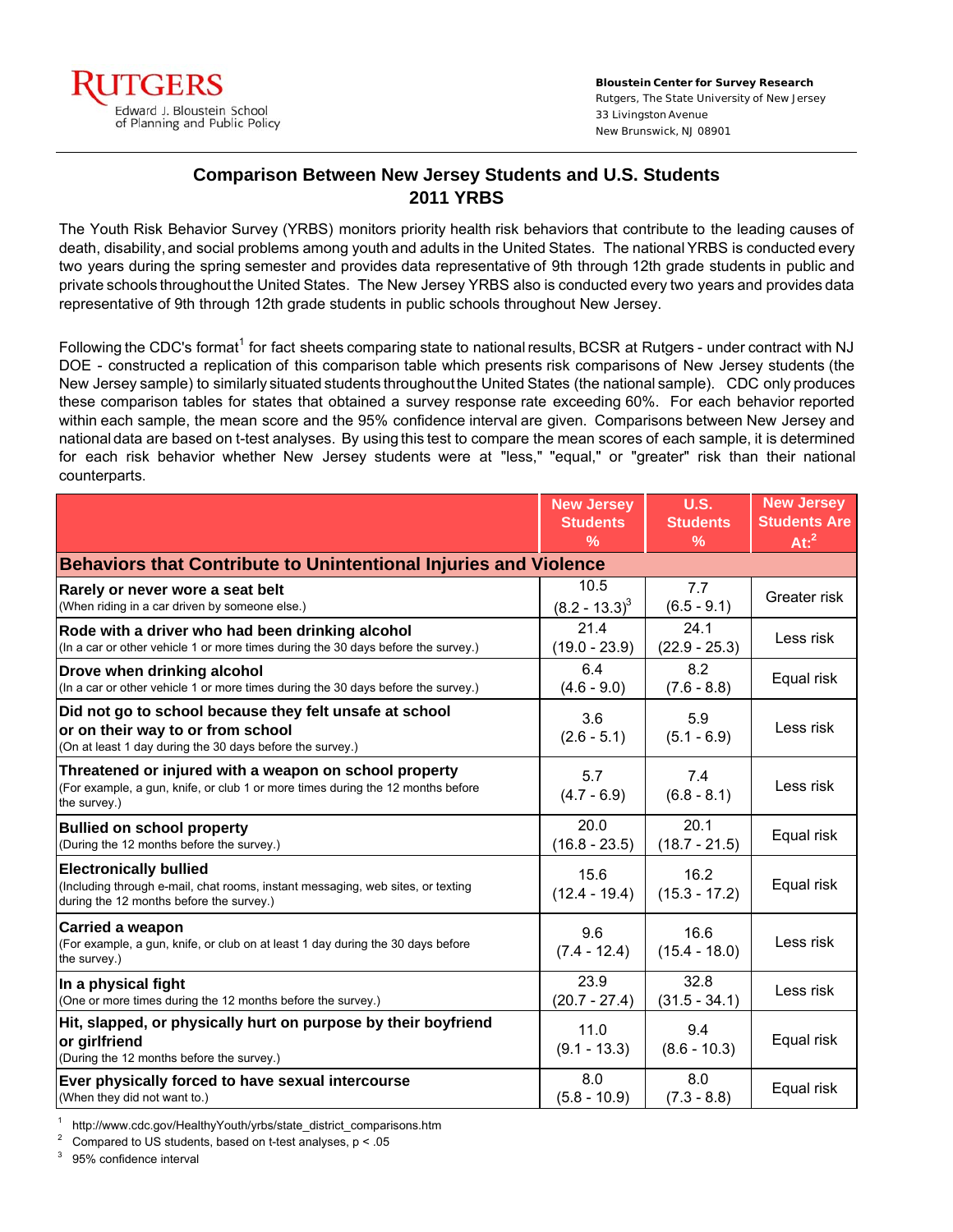|                                                                                                                                                                                | <b>New Jersey</b>       | <b>U.S.</b>             | <b>New Jersey</b>   |
|--------------------------------------------------------------------------------------------------------------------------------------------------------------------------------|-------------------------|-------------------------|---------------------|
|                                                                                                                                                                                | <b>Students</b>         | <b>Students</b>         | <b>Students Are</b> |
|                                                                                                                                                                                | $\frac{9}{6}$           | %                       | At: <sup>2</sup>    |
| <b>Mental Health and Suicide</b>                                                                                                                                               |                         |                         |                     |
| Felt sad or hopeless<br>(Almost every day for 2 or more weeks in a row so that they stopped doing some usual<br>activities during the 12 months before the survey.)            | 26.1<br>$(23.4 - 29.0)$ | 28.5<br>$(27.2 - 29.7)$ | Equal risk          |
| Seriously considered attempting suicide                                                                                                                                        | 12.9                    | 15.8                    | Less risk           |
| (During the 12 months before the survey.)                                                                                                                                      | $(10.6 - 15.6)$         | $(15.1 - 16.5)$         |                     |
| Made a plan about how they would attempt suicide                                                                                                                               | 10.9                    | 12.8                    | Equal risk          |
| (During the 12 months before the survey.)                                                                                                                                      | $(8.9 - 13.3)$          | $(12.0 - 13.6)$         |                     |
| Attempted suicide one or more times                                                                                                                                            | 6.0                     | 7.8                     | Less risk           |
| (During the 12 months before the survey.)                                                                                                                                      | $(4.7 - 7.6)$           | $(7.1 - 8.5)$           |                     |
| Suicide attempt resulted in an injury, poisoning, or overdose<br>that had to be treated by a doctor or nurse<br>(During the 12 months before the survey.)                      | 2.1<br>$(1.4 - 3.3)$    | 2.4<br>$(2.0 - 2.9)$    | Equal risk          |
| <b>Tobacco Use</b>                                                                                                                                                             |                         |                         |                     |
| Lifetime cigarette use                                                                                                                                                         | 40.6                    | 44.7                    | Equal risk          |
| (Ever tried cigarette smoking, even one or two puffs.)                                                                                                                         | $(35.8 - 45.5)$         | $(42.3 - 47.2)$         |                     |
| Smoked a whole cigarette for the first time before age 13 years                                                                                                                | 4.6<br>$(3.4 - 6.2)$    | 10.3<br>$(9.3 - 11.5)$  | Less risk           |
| <b>Current cigarette use</b>                                                                                                                                                   | 16.1                    | 18.1                    | Equal risk          |
| (Smoked cigarettes on a least 1 day during the 30 days before the survey.)                                                                                                     | $(13.2 - 19.6)$         | $(16.7 - 19.5)$         |                     |
| Smoked cigarettes on 20 or more days                                                                                                                                           | 4.9                     | 6.4                     | Equal risk          |
| (During the 30 days before the survey.)                                                                                                                                        | $(3.6 - 6.7)$           | $(5.8 - 7.1)$           |                     |
| Smoked more than 10 cigarettes per day<br>(Among students who currently smoked cigarettes, on the days they smoked during the 30<br>days before the survey.)                   | 7.1<br>$(4.1 - 12.0)$   | 7.8<br>$(6.3 - 9.7)$    | Equal risk          |
| <b>Alcohol and Other Drug Use</b>                                                                                                                                              |                         |                         |                     |
| Lifetime alcohol use                                                                                                                                                           | 69.1                    | 70.8                    | Equal risk          |
| (Had at least one drink of alcohol on at least 1 day during their life.)                                                                                                       | $(64.4 - 73.5)$         | $(69.0 - 72.5)$         |                     |
| Drank alcohol for the first time before age 13 years                                                                                                                           | 14.4                    | 20.5                    | Less risk           |
| (Other than a few sips.)                                                                                                                                                       | $(11.7 - 17.6)$         | $(19.2 - 21.8)$         |                     |
| <b>Current alcohol use</b>                                                                                                                                                     | 42.9                    | 38.7                    | Equal risk          |
| (Had at least one drink of alcohol on at least 1 day during the 30 days before the survey.)                                                                                    | $(37.8 - 48.2)$         | $(37.2 - 40.3)$         |                     |
| <b>Episodic heavy drinking</b><br>(Had five or more drinks of alcohol in a row within a couple of hours on at least 1 day<br>during the 30 days before the survey.)            | 23.7<br>$(19.1 - 28.9)$ | 21.9<br>$(21.0 - 22.8)$ | Equal risk          |
| Lifetime marijuana use                                                                                                                                                         | 36.9                    | 39.9                    | Equal risk          |
| (Used marijuana one or more times during their life.)                                                                                                                          | $(33.3 - 40.7)$         | $(37.8 - 42.1)$         |                     |
| Tried marijuana for the first time before age 13 years                                                                                                                         | 4.3<br>$(3.2 - 5.8)$    | 8.1<br>$(7.3 - 9.0)$    | Less risk           |
| Current marijuana use                                                                                                                                                          | 21.1                    | 23.1                    | Equal risk          |
| (Used marijuana one or more times during the 30 days before the survey.)                                                                                                       | $(18.4 - 24.0)$         | $(21.5 - 24.7)$         |                     |
| Lifetime cocaine use<br>(Used any form of cocaine, including powder, crack, or freebase one or more times during<br>their life.)                                               | 4.4<br>$(3.3 - 5.9)$    | 6.8<br>$(6.2 - 7.5)$    | Less risk           |
| Lifetime inhalant use<br>(Ever sniffed glue, breathed the contents of aerosol spray cans, or inhaled any paints or<br>sprays to get high one or more times during their life.) | 9.9<br>$(8.3 - 11.8)$   | 11.4<br>$(10.7 - 12.1)$ | Equal risk          |
| Lifetime heroin use                                                                                                                                                            | 1.6                     | 2.9                     | Less risk           |
| (Used heroin [also called smack, junk, or china white] one or more times during their life.)                                                                                   | $(1.0 - 2.5)$           | $(2.5 - 3.3)$           |                     |
| Lifetime methamphetamine use<br>(Used methamphetamines [also called speed, crystal, crank, or ice] one or more times<br>during their life.)                                    | 2.7<br>$(1.9 - 4.0)$    | 3.8<br>$(3.4 - 4.3)$    | Less risk           |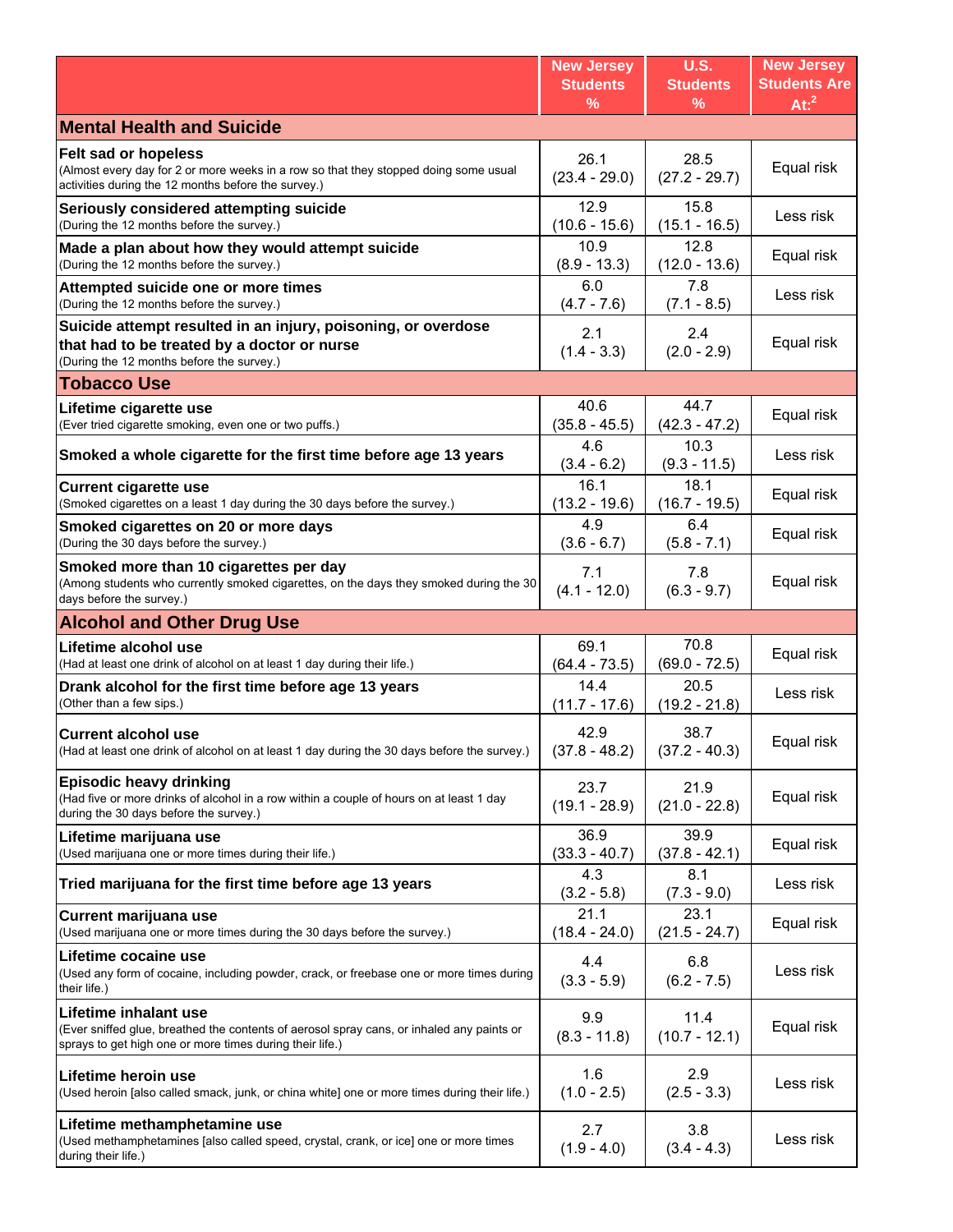|                                                                                                                                                                                                                | <b>New Jersey</b><br><b>Students</b><br>$\frac{9}{6}$ | <b>U.S.</b><br><b>Students</b><br>% | <b>New Jersey</b><br><b>Students Are</b><br>At: <sup>2</sup> |
|----------------------------------------------------------------------------------------------------------------------------------------------------------------------------------------------------------------|-------------------------------------------------------|-------------------------------------|--------------------------------------------------------------|
| <b>Alcohol and Other Drug Use (cont.)</b>                                                                                                                                                                      |                                                       |                                     |                                                              |
| Lifetime ecstasy use<br>(Used ecstacy [also called MDMA] one or more times during their life.)                                                                                                                 | 7.1<br>$(5.4 - 9.4)$                                  | 8.2<br>$(7.2 - 9.4)$                | Equal risk                                                   |
| Lifetime steroid use<br>(Used steroid pills or shots without a doctor's prescription one or more times during their<br>life.)                                                                                  | 2.3<br>$(1.6 - 3.4)$                                  | 3.6<br>$(3.2 - 4.1)$                | Less risk                                                    |
| Lifetime prescription drug use without a doctor's prescription<br>(Used prescription drugs such as Oxycontin, Percocet, Vicodin, codeine, Adderall, Ritalin,<br>or Xanax one or more times during their life.) | 15.1<br>$(12.4 - 18.4)$                               | 20.7<br>$(19.2 - 22.2)$             | Less risk                                                    |
| Lifetime needle use<br>(Used a needle to inject any illegal drug into their body one or more times during their life.)                                                                                         | 2.3<br>$(1.5 - 3.4)$                                  | 2.3<br>$(1.9 - 2.7)$                | Equal risk                                                   |
| Offered, sold, or given an illegal drug by someone on school<br>property<br>(During the 12 months before the survey.)                                                                                          | 27.3<br>$(24.5 - 30.4)$                               | 25.6<br>$(23.6 - 27.6)$             | Equal risk                                                   |
| Sexual Behaviors that Contribute to Unintended Pregnancy and STDs, including HIV Infection                                                                                                                     |                                                       |                                     |                                                              |
| Ever had sexual intercourse                                                                                                                                                                                    | 44.6<br>$(38.9 - 50.4)$                               | 47.4<br>$(45.0 - 49.9)$             | Equal risk                                                   |
| Had sexual intercourse for the first time before age 13 years                                                                                                                                                  | 5.1<br>$(3.6 - 7.2)$                                  | 6.2<br>$(5.6 - 6.9)$                | Equal risk                                                   |
| Had sexual intercourse with four or more persons<br>(During their life.)                                                                                                                                       | 13.9<br>$(10.2 - 18.7)$                               | 15.3<br>$(14.2 - 16.4)$             | Equal risk                                                   |
| <b>Currently sexually active</b><br>(Had sexual intercourse with at least one person during the 3 months before the survey.)                                                                                   | 32.2<br>$(26.6 - 38.3)$                               | 33.7<br>$(31.8 - 35.7)$             | Equal risk                                                   |
| Drank alcohol or used drugs before last sexual intercourse<br>(Among students who were currently sexually active.)                                                                                             | 22.2<br>$(17.3 - 28.1)$                               | 22.1<br>$(20.6 - 23.6)$             | Equal risk                                                   |
| Did not use a condom during last sexual intercourse<br>(Among students who were currently sexually active.)                                                                                                    | 37.4<br>$(30.4 - 45.1)$                               | 39.8<br>$(37.1 - 42.5)$             | Equal risk                                                   |
| Did not use birth control pills before last sexual intercourse<br>(To prevent pregnancy, among students who were currently sexually active.)                                                                   | 82.6<br>$(75.3 - 88.1)$                               | 82.0<br>$(79.8 - 84.1)$             | Equal risk                                                   |
| Did not use any method to prevent pregnancy<br>(During last sexual encounter, among students who were currently sexually active.)                                                                              | 15.2<br>$(10.4 - 21.8)$                               | 12.9<br>$(11.6 - 14.2)$             | Equal risk                                                   |
| <b>Obesity and Dietary Behaviors</b>                                                                                                                                                                           |                                                       |                                     |                                                              |
| Ate fruit or drank 100% fruit juices less than two times per day<br>(During the 7 days before the survey.)                                                                                                     | 69.4<br>$(66.0 - 72.5)$                               | 66.0<br>$(64.4 - 67.7)$             | Equal risk                                                   |
| Ate vegetables less than two times per day<br>(green salad, potatoes [excluding French fries, fried potatoes, or potato chips], carrots, or<br>other vegetables during the 7 days before the survey.)          | 72.0<br>$(69.0 - 74.9)$                               | 71.7<br>$(70.3 - 73.1)$             | Equal risk                                                   |
| Drank a can, bottle, or glass of soda or pop at least once per day<br>(Not including diet soda or diet pop, during the 7 days before the survey.)                                                              | 18.5<br>$(16.3 - 21.0)$                               | 27.8<br>$(25.6 - 30.1)$             | Less risk                                                    |
| Were overweight <sup>4</sup><br>(Students who were $\geq$ 85th percentile but < 95th percentile for body mass index, by age<br>and sex, based on reference data.)                                              | 15.3<br>$(13.5 - 17.3)$                               | 15.2<br>$(14.4 - 16.1)$             | Equal risk                                                   |
| Were obese <sup>4</sup><br>(Students who were $\geq$ 95th percentile for body mass index, by age and sex, based on<br>reference data.)                                                                         | 10.9<br>$(9.2 - 13.0)$                                | 13.0<br>$(11.7 - 14.4)$             | Equal risk                                                   |
| Described themselves as slightly or very overweight                                                                                                                                                            | 29.4<br>$(26.7 - 32.3)$                               | 29.2<br>$(27.7 - 30.6)$             | Equal risk                                                   |

4 After NJ DOE was provided data by CDC for its 2011 NJ SHS report, CDC slightly changed how they edit self-reported height and weight data used in calculating BMI. Therefore, there is a 0.1% discrepancy between the percentages in this comparison report table and the percentages in the NJ DOE NJ SHS report related to students classified as obese and overweight.